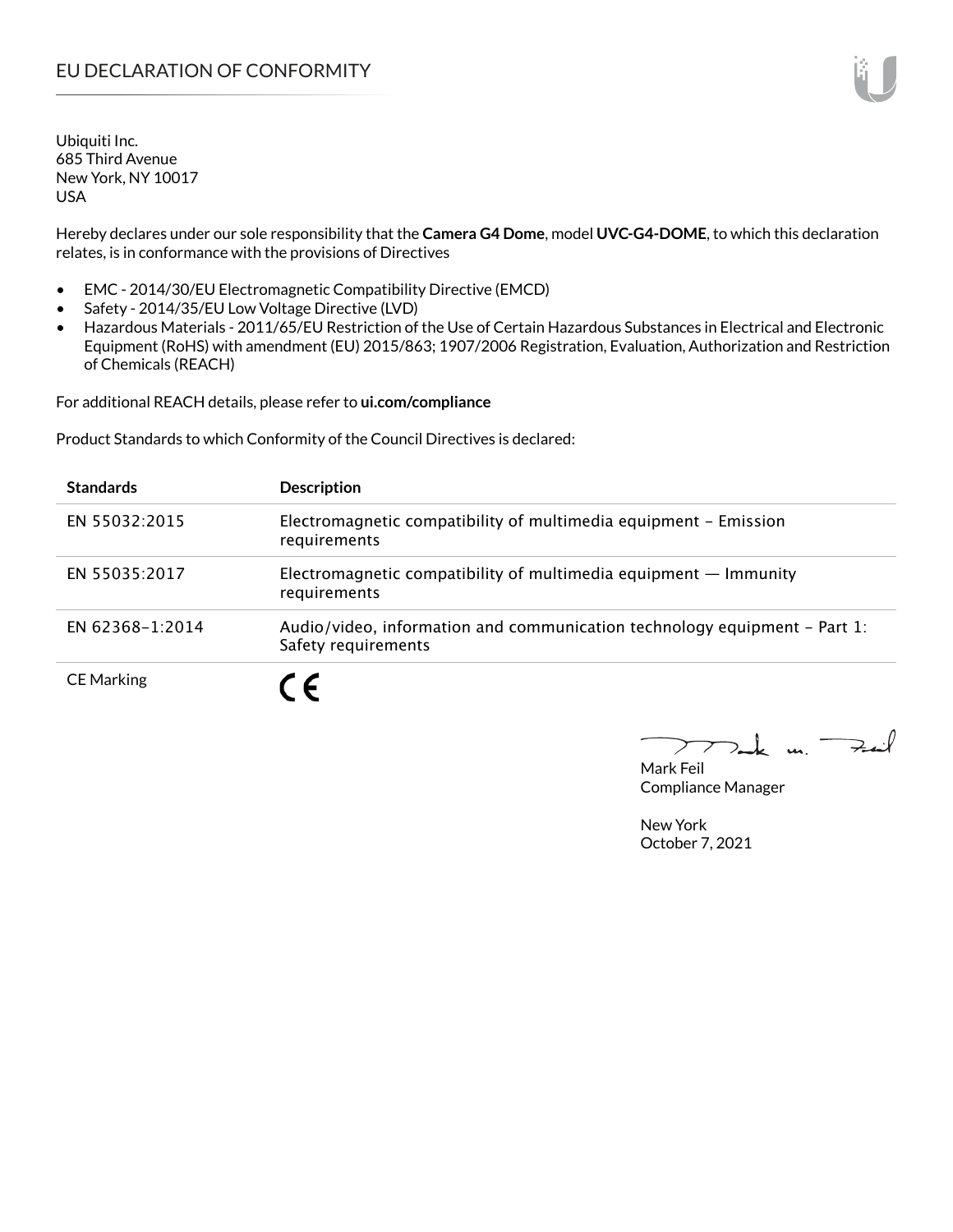### **UVC-G4-DOME**

#### **български** [Bulgarian]

С настоящото Ubiquiti декларира, че това устройство UVC-G4-DOME е в съответствие със съществените изисквания и други приложими разпоредби на Директиви 2014/30/ЕС, 2014/35/ЕС.

#### **Hrvatski** [Croatian]

Ubiquiti ovim putem izjavljuje da je ovaj uređaj UVC-G4-DOME sukladan osnovnim zahtjevima i ostalim bitnim odredbama Direktiva 2014/30/EU, 2014/35/EU.

#### **Čeština** [Czech]

Ubiquiti tímto prohlašuje, že toto UVC-G4-DOME zařízení, je ve shodě se základními požadavky a dalšími příslušnými ustanoveními směrnic 2014/30/EU, 2014/35/EU.

#### **Dansk** [Danish]

Hermed, Ubiquiti, erklærer at denne UVC-G4-DOME enhed, er i overensstemmelse med de væsentlige krav og øvrige relevante krav i direktiver 2014/30/EU, 2014/35/EU.

#### **Nederlands** [Dutch]

Hierbij verklaart Ubiquiti, dat deze UVC-G4-DOME apparaat, in overeenstemming is met de essentiële eisen en de andere relevante bepalingen van richtlijnen 2014/30/ EU, 2014/35/EU.

#### **English**

Hereby, Ubiquiti, declares that this UVC-G4-DOME device, is in compliance with the essential requirements and other relevant provisions of Directives 2014/30/EU, 2014/35/EU.

#### **Eesti keel** [Estonian]

Käesolevaga Ubiquiti kinnitab, et antud UVC-G4-DOME seade, on vastavus olulistele nõuetele ja teistele asjakohastele sätetele direktiivide 2014/30/EL, 2014/35/EL.

#### **Suomi** [Finnish]

Täten Ubiquiti vakuuttaa, että tämä UVC-G4-DOME laite, on yhdenmukainen olennaisten vaatimusten ja muiden sitä koskevien direktiivien 2014/30/EU, 2014/35/EU.

#### **Français** [French]

Par la présente Ubiquiti déclare que l'appareil UVC-G4-DOME, est conforme aux exigences essentielles et aux autres dispositions pertinentes des directives 2014/30/UE, 2014/35/UE.

#### **Deutsch** [German]

Hiermit erklärt Ubiquiti, dass sich dieses UVC-G4-DOME Gerät, in Übereinstimmung mit den grundlegenden Anforderungen und den anderen relevanten Vorschriften der Richtlinien 2014/30/EU, 2014/35/EU befindet.

#### **Ελληνικά** [Greek]

Δια του παρόντος, Ubiquiti, δηλώνει ότι αυτή η συσκευή UVC-G4-DOME, είναι σε συμμόρφωση με τις βασικές απαιτήσεις και τις λοιπές σχετικές διατάξεις των οδηγιών 2014/30/EE, 2014/35/EE.

#### **Magyar** [Hungarian]

Ezennel Ubiquiti kijelenti, hogy ez a UVC-G4-DOME készülék megfelel az alapvető követelményeknek és más vonatkozó 2014/30/EU, 2014/35/EU irányelvek rendelkezéseit.

#### **Íslenska** [Icelandic]

Hér, Ubiquiti, því yfir að þetta UVC-G4-DOME tæki er í samræmi við grunnkröfur og önnur viðeigandi ákvæði tilskipana 2014/30/ESB, 2014/35/ESB.

#### **Italiano** [Italian]

Con la presente, Ubiquiti, dichiara che questo dispositivo UVC-G4-DOME, è conforme ai requisiti essenziali ed alle altre disposizioni pertinenti delle direttive 2014/30/UE, 2014/35/UE.

#### **Latviešu valoda** [Latvian]

Ar šo, Ubiquiti, deklarē, ka UVC-G4-DOME ierīce, ir saskaņā ar būtiskajām prasībām un citiem attiecīgiem noteikumiem Direktīvās 2014/30/ES, 2014/35/ES.

#### **Lietuvių kalba** [Lithuanian]

Ubiquiti deklaruoja, kad šis UVC-G4-DOME įrenginys atitinka esminius reikalavimus ir kitas 2014/30/ES, 2014/35/ES Direktyvų nuostatas.

#### **Malti** [Maltese]

Hawnhekk, Ubiquiti, tiddikjara li dan il-mezz UVC-G4-DOME huwa konformi mar-rekwiżiti essenzjali u dispożizzjonijiet rilevanti oħrajn ta 'Direttivi 2014/53/UE, 2014/30/UE, 2014/35/UE.

#### **Norsk** [Norwegian]

Herved Ubiquiti, erklærer at denne UVC-G4-DOME enheten, er i samsvar med de grunnleggende kravene og andre relevante bestemmelser i direktivene 2014/30/EU, 2014/35/EU.

#### **Polski** [Polish]

Niniejszym, Ubiquiti, oświadcza, że urządzenie UVC-G4-DOME, jest zgodny z zasadniczymi wymaganiami oraz pozostałymi stosownymi postanowieniami Dyrektyw 2014/30/UE, 2014/35/UE.

#### **Português** [Portuguese]

Ubiquiti declara que este dispositivo UVC-G4-DOME, está conforme com os requisitos essenciais e outras disposições das Directivas 2014/30/UE, 2014/35/UE.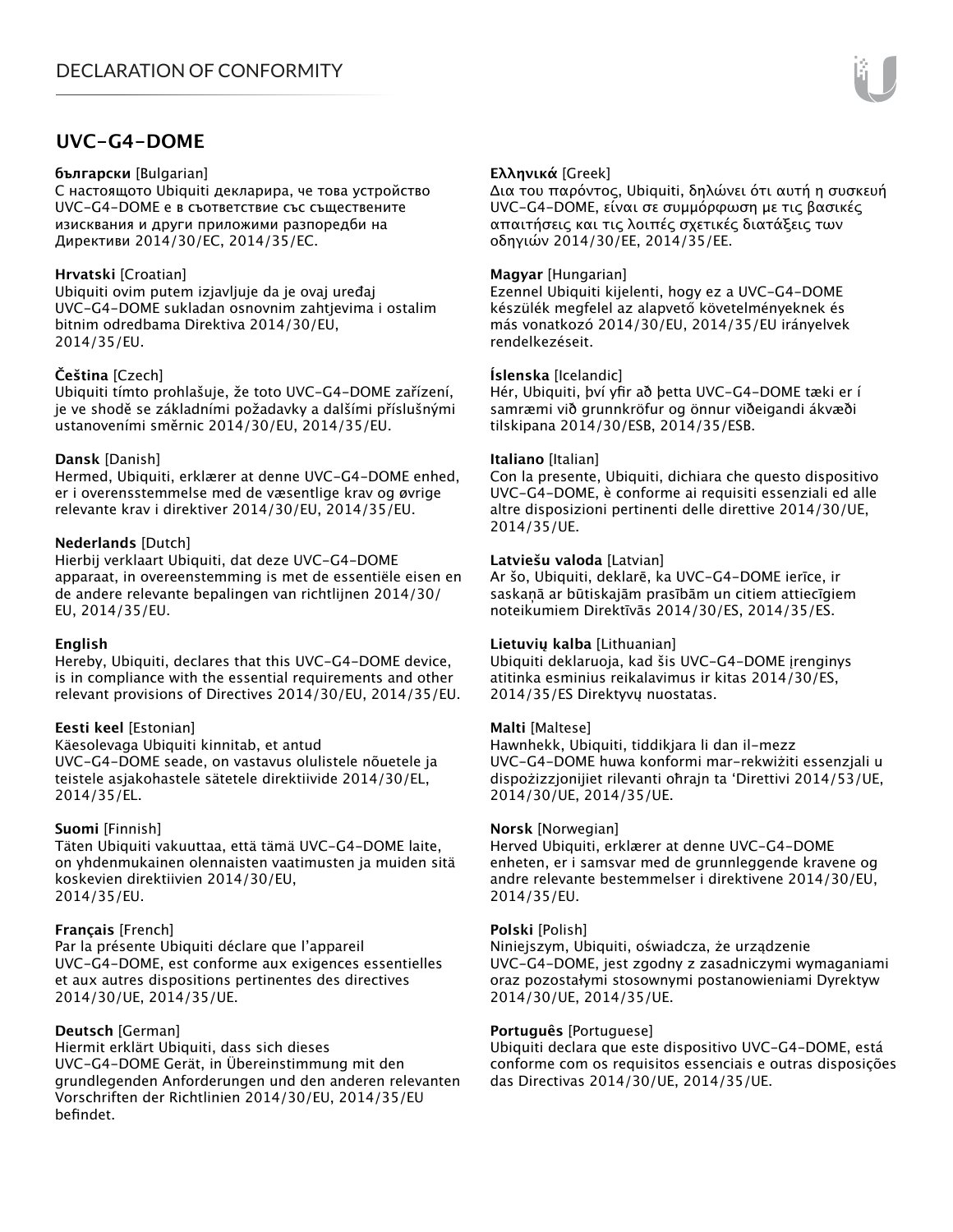#### **Română** [Romanian]

Prin prezenta, Ubiquiti declară că acest dispozitiv UVC-G4-DOME este în conformitate cu cerințele esențiale și alte prevederi relevante ale Directivelor 2014/30/UE, 2014/35/UE.

#### **Slovenčina** [Slovak]

Týmto Ubiquiti, prehlasuje, že toto UVC-G4-DOME zariadenie, je v súlade so základnými požiadavkami a ďalšími relevantnými ustanoveniami smernice 2014/30/EÚ, 2014/35/EÚ.

#### **Slovenščina** [Slovenian]

Družba Ubiquiti izjavlja, da je naprava UVC-G4-DOME v skladu z obveznimi zahtevami in drugimi ustreznimi določbami direktiv 2014/30/EU in 2014/35/EU.

#### **Español** [Spanish]

Por medio de la presente Ubiquiti declara que este dispositivo UVC-G4-DOME, cumple con los requisitos esenciales y cualesquiera otras disposiciones aplicables o exigibles de las Directivas 2014/30/UE, 2014/35/UE.

#### **Svenska** [Swedish]

Härmed Ubiquiti, intygar att denna UVC-G4-DOME enhet är i överensstämmelse med de väsentliga egenskapskrav och övriga relevanta bestämmelser som framgår av direktiven 2014/30/EU, 2014/35/EU.

#### **Accessories**:

https://www.ui.com/products/#default https://www.ui.com/products/#accessories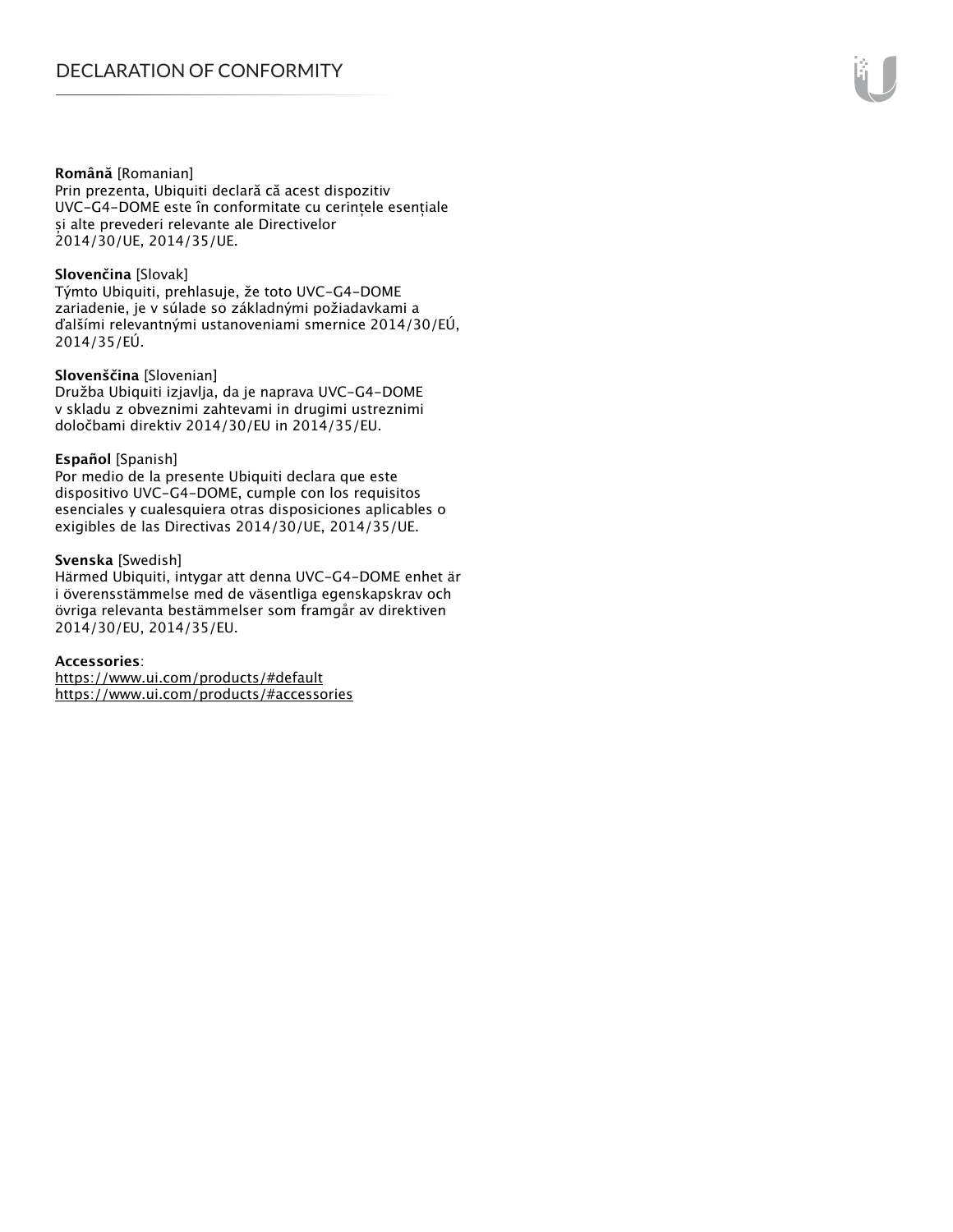Hereby declares under our sole responsibility that the **Camera G4 Dome**, model **UVC-G4-DOME**, to which this declaration relates, is in conformance with the provisions of UK Regulations

- Electromagnetic Compatibility Regulations 2016
- Electrical Equipment (Safety) Regulations 2016
- Hazardous Materials The Restriction of the Use of Certain Hazardous Substances in Electrical and Electronic Equipment Regulations 2012; 1907/2006 Registration, Evaluation, Authorization and Restriction of Chemicals (REACH)

For additional REACH details, please refer to **ui.com/compliance**

Product Standards to which Conformity of the Council Directives is declared:

| <b>Standards</b> | <b>Description</b>                                                                                 |
|------------------|----------------------------------------------------------------------------------------------------|
| EN 55032:2015    | Electromagnetic compatibility of multimedia equipment - Emission require-<br>ments                 |
| EN 55035:2017    | Electromagnetic compatibility of multimedia equipment $-$ Immunity<br>requirements                 |
| EN 62368-1:2014  | Audio/video, information and communication technology equipment $-$ Part 1:<br>Safety requirements |
| UKCA Marking     |                                                                                                    |

 $u_1$   $\rightarrow$ 

Mark Feil Compliance Manager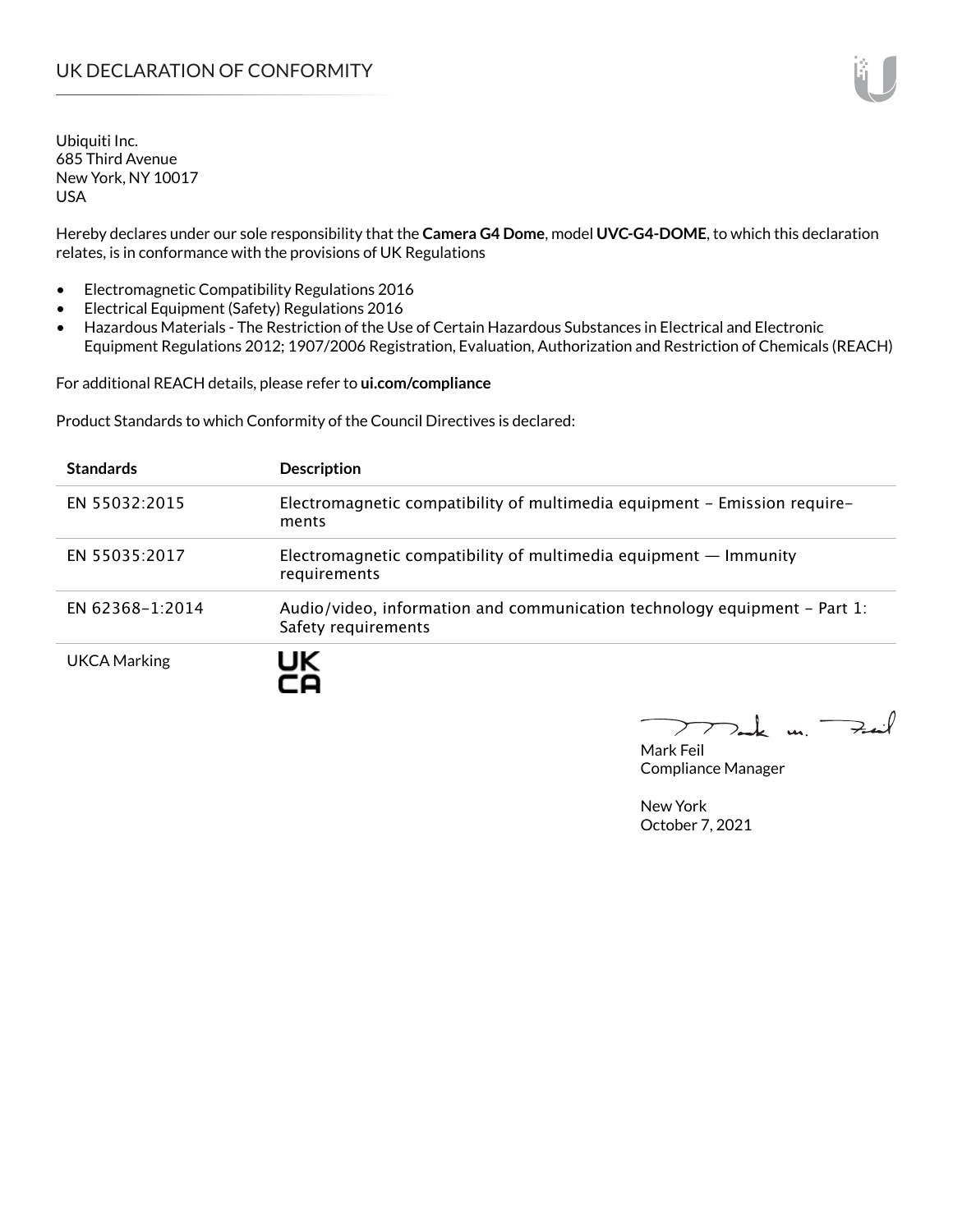### DICHIARAZIONE DI CONFORMITÀ UE ITALIAN ITALIAN

Ubiquiti Inc. 685 Third Avenue New York, NY 10017 USA

Con la presente dichiara sotto la propria esclusiva responsabilità che l' **Camera G4 Dome**, modello **UVC-G4-DOME**, a cui si riferisce la presente dichiarazione, è conforme alle disposizioni delle Direttive

- EMC -2014/30/UE Direttiva sulla Compatibilità Elettromagnetica (EMCD)
- Sicurezza -2014/35/UE Direttiva sulla Bassa Tensione (LVD)
- Materiali Pericolosi -2011/65/UE Restrizione dell'uso di alcune Sostanze Pericolose nelle Apparecchiature Elettriche ed Elettroniche (RoHS) con emendamento (UE) 2015/863; 1907/2006 Registrazione, Valutazione, Autorizzazione e Restrizione delle Sostanze Chimiche (REACH)

Per ulteriori dettagli sul REACH, fare riferimento a **ui.com/compliance**

| <b>Standard</b>   | <b>Descrizione</b>                                                                                                          |
|-------------------|-----------------------------------------------------------------------------------------------------------------------------|
| EN 55032:2015     | Compatibilità elettromagnetica delle apparecchiature multimediali —<br>Prescrizioni di Emissione                            |
| EN 55035:2017     | Compatibilità elettromagnetica per apparecchiature multimediali — Requisiti di<br>immunità                                  |
| EN 62368-1:2014   | Apparecchiature per la tecnologia audio/video, dell'informazione e della<br>comunicazione - Parte 1: Requisiti di sicurezza |
| <b>CE Marking</b> |                                                                                                                             |

m. Fail

Mark Feil Compliance Manager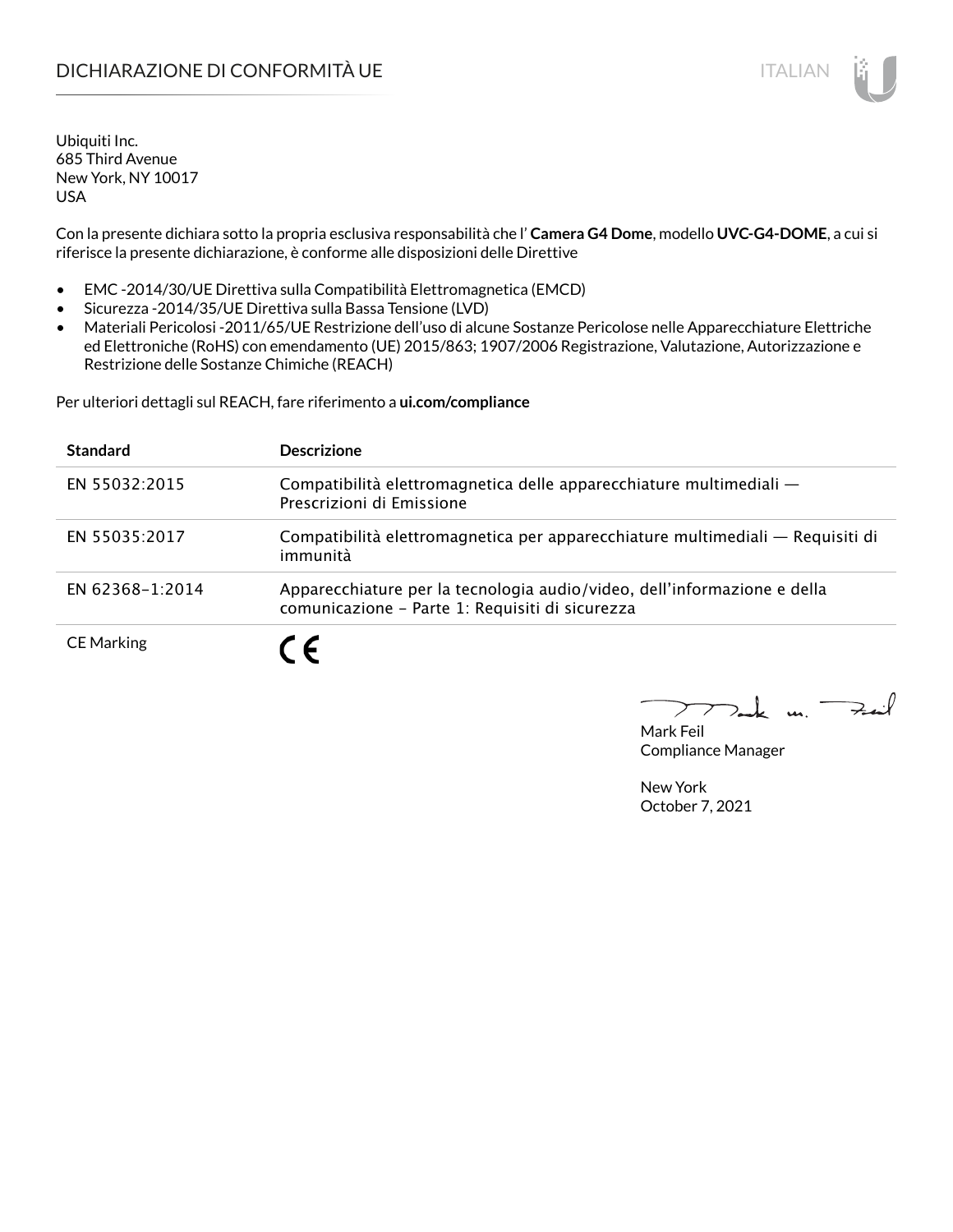## DÉCLARATION DE CONFORMITÉ UE EN ENCHANGEMENT DE CONFORMITÉ UNE ENCHANGEMENT DE CONFORMITÉ UNE ENCHANGEMENT DE

Ubiquiti Inc. 685 Third Avenue New York, NY 10017 USA

Déclare par la présente, sous notre seule responsabilité, que l'**Camera G4 Dome**, modèle **UVC-G4-DOME**, auquel se rapporte cette déclaration, est conforme aux dispositions des Directives

- EMC -2014/30/EU Directive sur la Compatibilité Electromagnétique (EMCD)
- Sécurité -2014/35/EU Directive sur la Basse Tension (LVD)
- Matières dangereuses -2011/65/UE Restriction de l'utilisation de Certaines Substances Dangereuses dans les Equipements Electriques et Electroniques (RoHS) avec amendement (EU) 2015/863 ; 1907/2006 Enregistrement, Evaluation, Autorisation et Restriction des Produits Chimiques (REACH)

Pour plus de détails sur le règlement REACH, veuillez consulter le site **ui.com/compliance**

| <b>Normes</b>     | La description                                                                                                               |
|-------------------|------------------------------------------------------------------------------------------------------------------------------|
| EN 55032:2015     | Compatibilité électromagnétique des équipements multimédia - Exigences<br>d'émission                                         |
| EN 55035:2017     | Compatibilité électromagnétique des équipements multimédia - Exigences<br>d'immunité                                         |
| EN 62368-1:2014   | Equipements des technologies de l'audio/vidéo, de l'information et de la<br>communication - Partie 1 : exigences de sécurité |
| <b>CE Marking</b> |                                                                                                                              |

 $\downarrow$  un  $\rightarrow$ 

Mark Feil Compliance Manager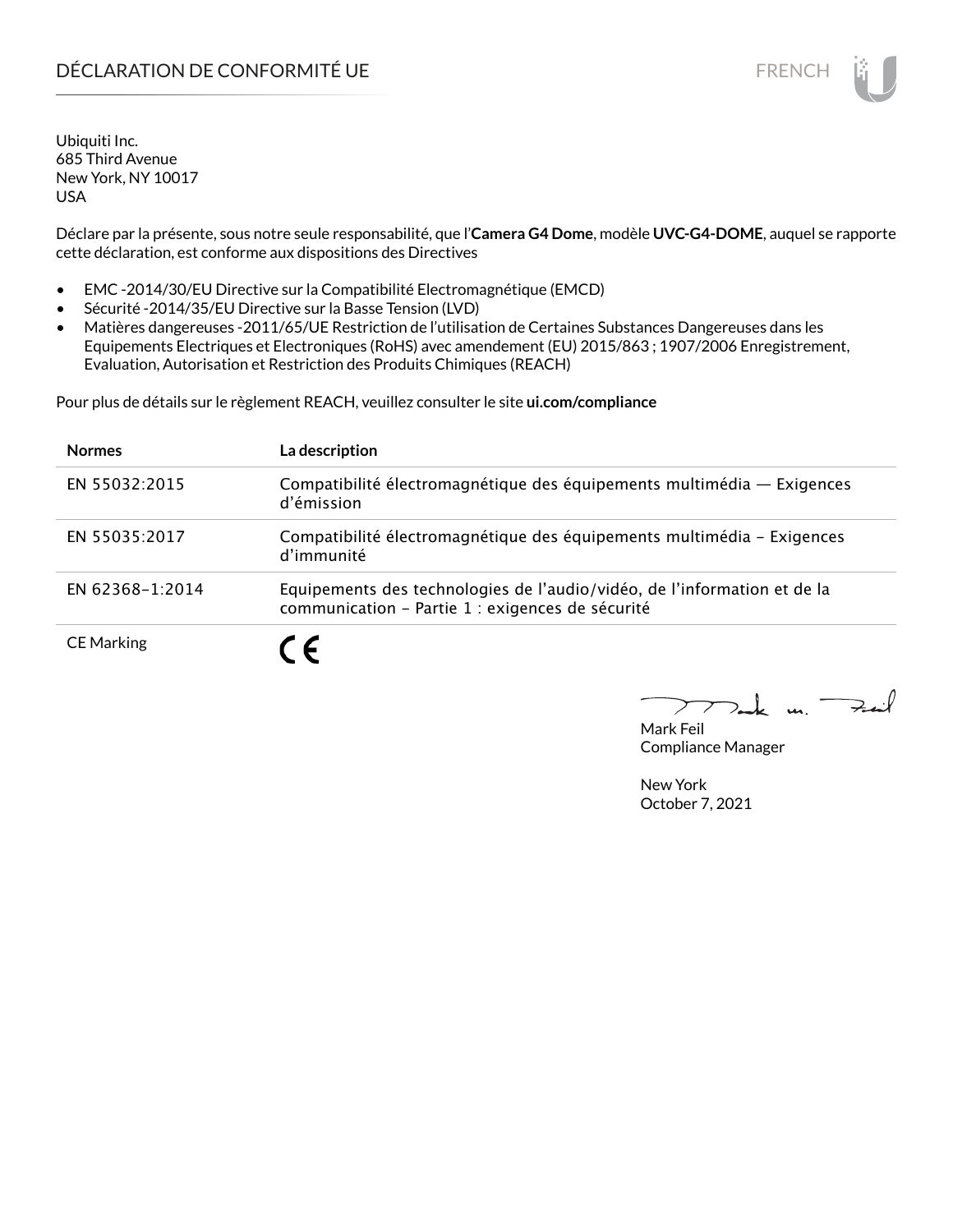Por la presente declaramos bajo nuestra exclusiva responsabilidad que el **Camera G4 Dome**, modelo **UVC-G4-DOME**, al que se refiere esta declaración, es conforme con las disposiciones de las Directivas

- EMC -2014/30/Directiva de Compatibilidad Electromagnética de la UE (EMCD)
- Seguridad -2014/35/Directiva de Baja Tensión de la UE (LVD)
- Materiales Peligrosos -2011/65/UE Restricción de la Utilización de Determinadas Sustancias Peligrosas en Aparatos Eléctricos y Electrónicos (RoHS) con la enmienda (UE) 2015/863; 1907/2006 Registro, Evaluación, Autorización y Restricción de Sustancias Químicas (REACH)

Para más detalles sobre el REACH, consulte **ui.com/compliance**

| <b>Estándares</b> | Descripción                                                                                                          |
|-------------------|----------------------------------------------------------------------------------------------------------------------|
| EN 55032:2015     | Compatibilidad electromagnética de equipos multimedia. Requisitos de emisión                                         |
| EN 55035:2017     | Compatibilidad electromagnética de equipos multimedia. Requisitos de<br>inmunidad                                    |
| EN 62368-1:2014   | Equipos de audio y vídeo, de tecnología de la información y de la comunicación<br>- Parte 1: Requisitos de seguridad |
| <b>CE Marking</b> | C E                                                                                                                  |

 $k$  un  $\rightarrow$ 

Mark Feil Compliance Manager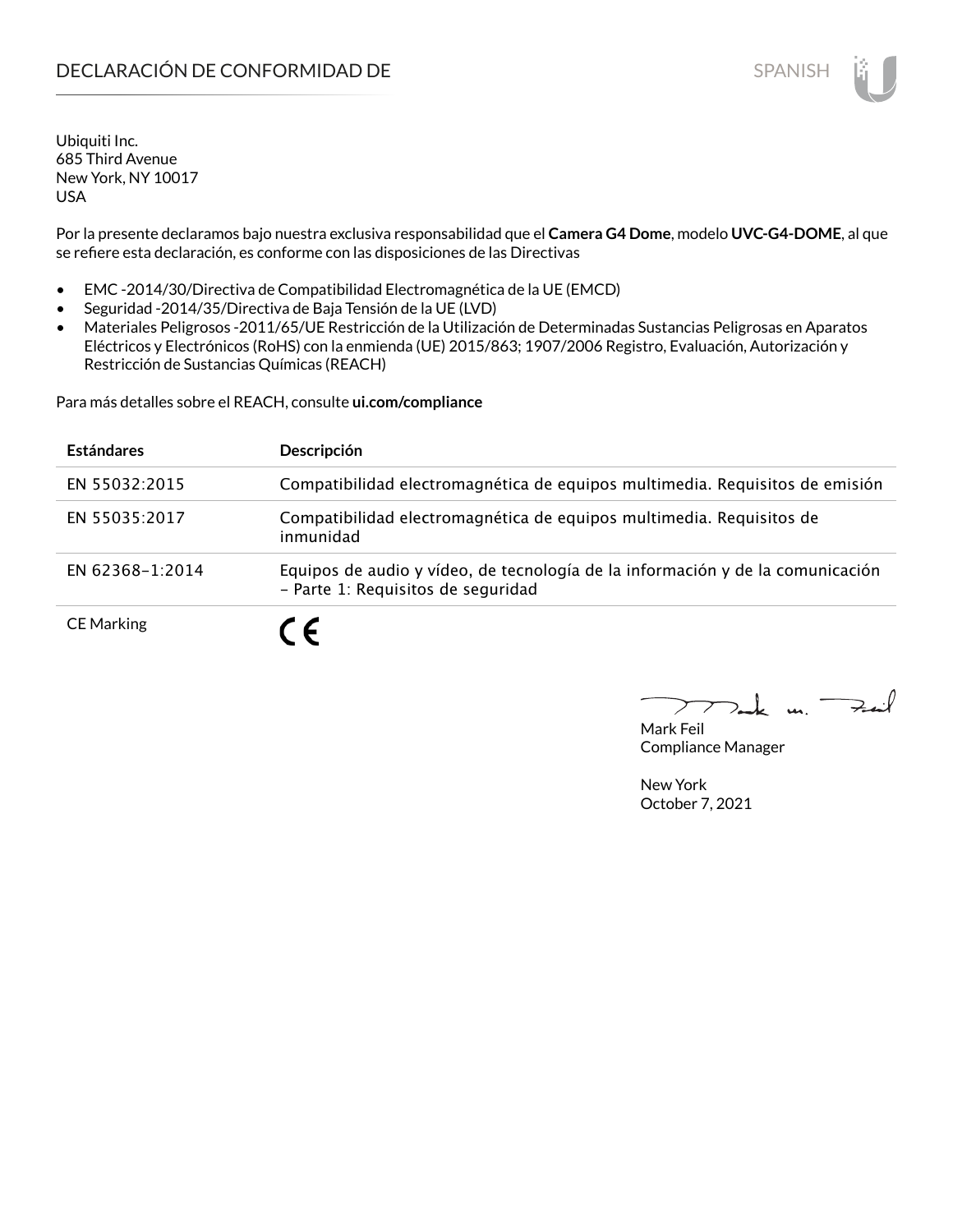### DECLARAȚIA DE CONFORMITATE UE EXTERNATION ANNO 1999 EN ANNO 1999 ROMANIAN

Ubiquiti Inc. 685 Third Avenue New York, NY 10017 USA

Prin prezenta declarăm sub răspunderea noastră exclusivă că "Camera G4 Dome", modelul UVC-G4-DOME, la care se referă această declarație, este în conformitate cu prevederile directivelor următoare:

- EMC -2014/30/EU Electromagnetic Compatibility Directive (EMCD) (Directiva UE privind compatibilitatea electromagnetică)
- Siguranță -2014/35/EU Low Voltage Directive (LVD) (Directiva UE privind joasa tensiune)
- Materiale periculoase -2011/65/EU Restriction of the Use of Certain Hazardous Substances in Electrical and Electronic Equipment (RoHS) with amendment (EU) 2015/863 (Directiva UE privind restricția utilizării anumitor substanțe periculoase în echipamentele electrice și electronice (RoHS) cu amendamentele ulterioare); 1907/2006 Registration, Evaluation, Authorization and Restriction of Chemicals (REACH) (Regulamentul Uniunii Europene privind înregistrarea, evaluarea si autorizarea produselor chimice)

Pentru detalii suplimentare referitoare la regulamentul REACH, vă rugăm să consultați site-ul **ui.com/compliance**

| <b>Standarde</b>  | <b>Descriere</b>                                                                                           |
|-------------------|------------------------------------------------------------------------------------------------------------|
| EN 55032:2015     | Compatibilitatea electromagnetică a echipamentelor multimedia - Cerințe<br>privind emisiile                |
| EN 55035:2017     | Compatibilitatea electromagnetică a echipamentelor multimedia. Cerințe privind<br>imunitatea               |
| EN 62368-1:2014   | Echipamente tehnologice audio / video, informaționale și de comunicații. Partea<br>1: Cerinte de sigurantă |
| <b>CE Marking</b> | C F                                                                                                        |

 $k$  un  $\rightarrow$ 

Mark Feil Compliance Manager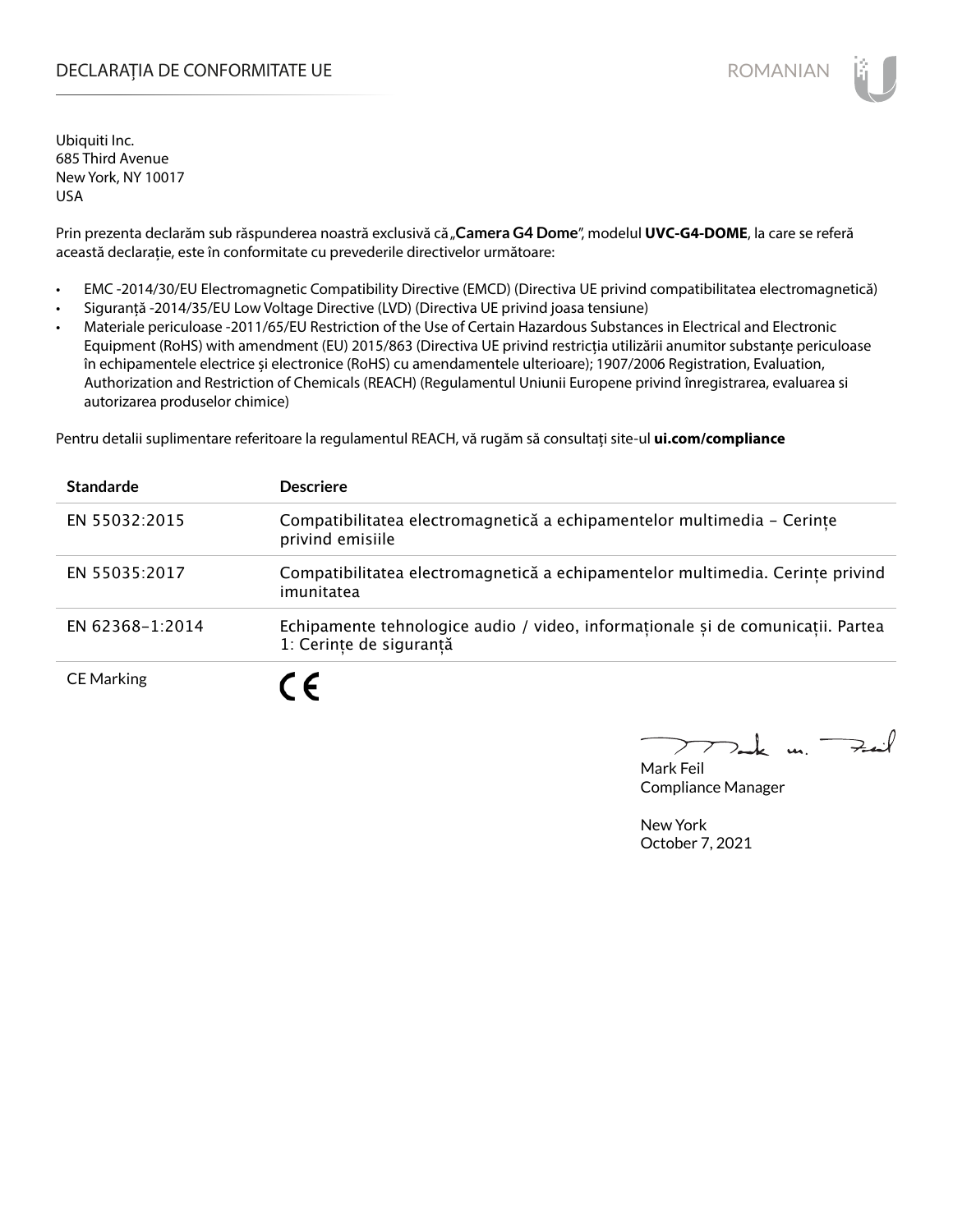### DEKLARACJA ZGODNOŚCI UE POLISH POLISH

Ubiquiti Inc. 685 Third Avenue New York, NY 10017 USA

Niniejszym oświadczam z naszą wyłączną odpowiedzialnością, że **Camera G4 Dome**, model **UVC-G4-DOME**, do którego odnosi się niniejsza deklaracja, jest zgodny z przepisami Dyrektyw

- EMC -2014/30/Dyrektywa Zgodności Elektromagnetycznej UE (EMCD)
- Bezpieczeństwo -2014/35/Dyrektywa Niskiego Napięcia UE (LVD)
- Materiały Niebezpieczne -2011/65/Restrykcje Dotyczące Użycia NIektórych Niebezpiecznych Substancji w Sprzęcie Elektrycznym i Elektronicznym UE (RoHS) ze zmianą (UE) 2015/863; 1907/2006 Rejestracja, Ocena, Zezwolenie i Restrykcje Dotyczące Chemikaliów (REACH)

Aby uzyskać dodatkowe informacje REACH, należy przejść do **ui.com/compliance**

| <b>Normy</b>      | <b>Opis</b>                                                                                                      |
|-------------------|------------------------------------------------------------------------------------------------------------------|
| EN 55032:2015     | Kompatybilność elektromagnetyczna sprzętu multimedialnego – Wymagania<br>emisyjne                                |
| EN 55035:2017     | Kompatybilność elektromagnetyczna sprzętu multimedialnego — Wymagania<br>odporności                              |
| EN 62368-1:2014   | Audio/wideo, sprzęt technologii informatycznej i komunikacyjnej – Część 1:<br>Wymagania dotyczące bezpieczeństwa |
| <b>CE Marking</b> |                                                                                                                  |

لمنعة  $\mathbf{u}$ 

Mark Feil Compliance Manager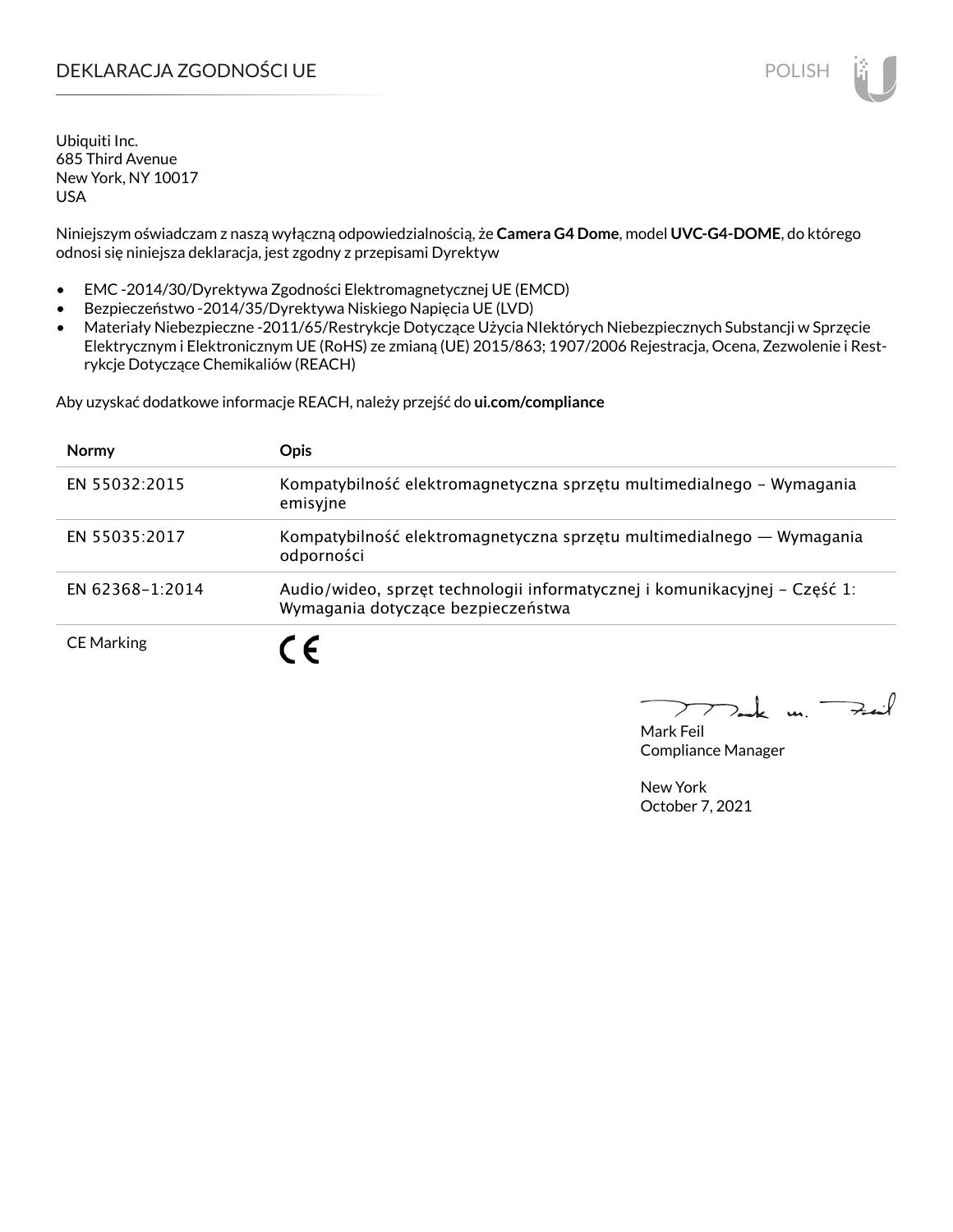### IZJAVA EU O SKLADNOSTI SLOVENIAN SLOVENIAN

Ubiquiti Inc. 685 Third Avenue New York, NY 10017 USA

S tem dokumentom na lastno odgovornost izjavljamo, da je naprava **Camera G4 Dome**, model **UVC-G4-DOME**, na katerega se ta izjava nanaša, v skladu z določbami naslednjih direktiv:

- EMC -2014/30/EU Direktiva o elektromagnetni združljivosti (EMCD)
- Varnost -2014/35/EU Direktiva o nizkonapetostni opremi (LVD)
- Nevarne snovi -2011/65/EU Direktiva o omejevanju uporabe nekaterih nevarnih snovi v električni in elektronski opremi (RoHS) s spremembo (EU) 2015/863; 1907/2006 Uredba o registraciji, evalvaciji, avtorizaciji in omejevanju kemikalij (REACH)

Več podrobnosti o REACH uredbi si poglejte na **ui.com/compliance**

| Standardi         | <b>Opis</b>                                                                                        |
|-------------------|----------------------------------------------------------------------------------------------------|
| EN 55032:2015     | Elektromagnetna združljivost večpredstavnostne opreme - Zahteve glede<br>elektromagnetnega sevanja |
| EN 55035:2017     | Elektromagnetna združljivost večpredstavnostne opreme - Zahteve za<br>odpornost opreme             |
| EN 62368-1:2014   | Oprema za avdio/video, informacijsko in komunikacijsko tehnologijo – 1. del:<br>Varnostne zahteve  |
| <b>CE Marking</b> | C E                                                                                                |

كمنعة  $\mathbf{A}$ 

Mark Feil Compliance Manager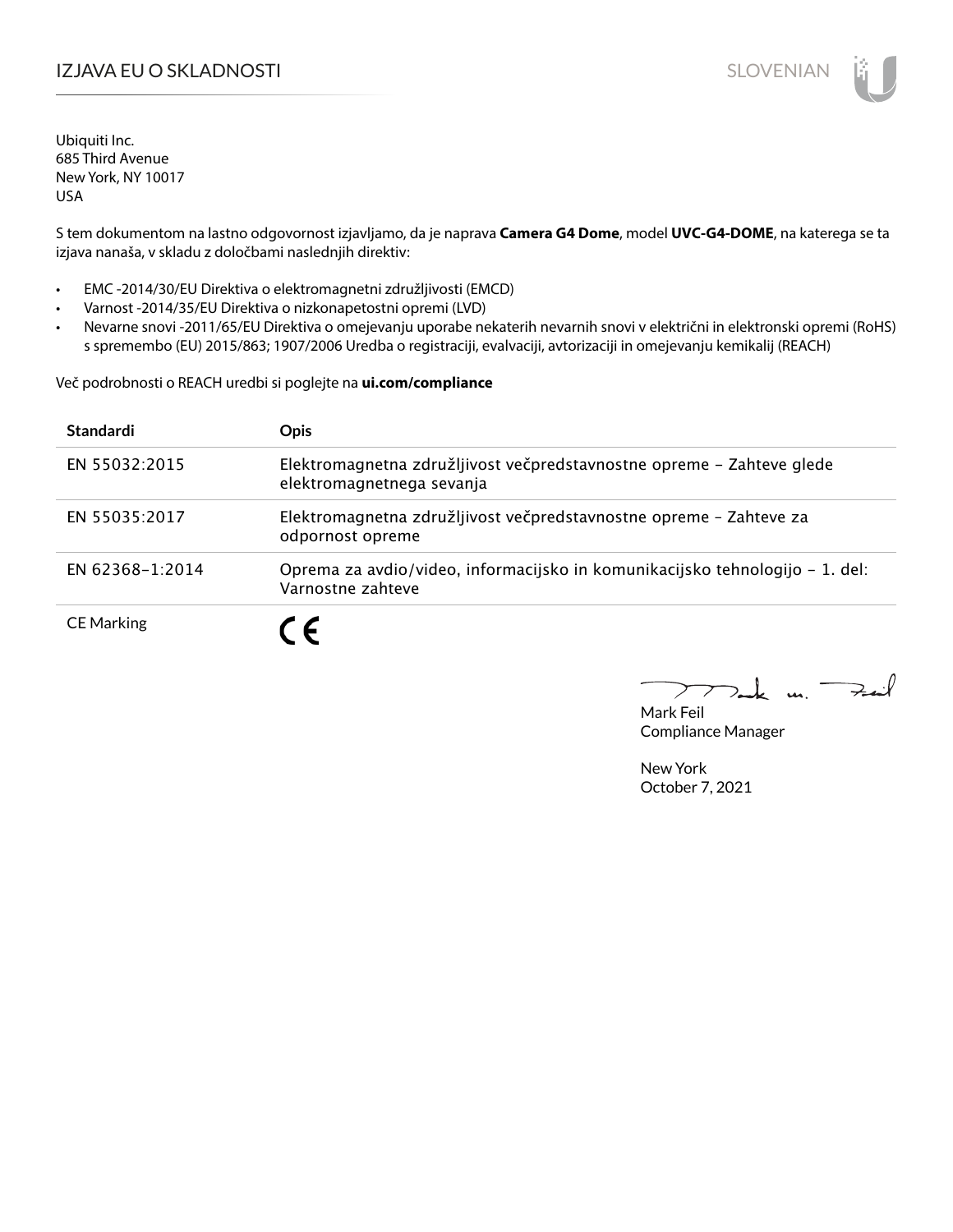Διά του παρόντος δηλώνουμε με αποκλειστική ευθύνη μας ότι το **Camera G4 Dome**, μοντέλο **UVC-G4-DOME**, στο οποίο αναφέρεται η παρούσα δήλωση, είναι σύμφωνο με τις διατάξεις των Οδηγιών

- EMC Οδηγία Ηλεκτρομαγνητικής Συμβατότητας (EMCD) 2014/30/ΕΕ
- Ασφάλεια Οδηγία Χαμηλής Τάσης (LVD) 2014/35/ΕΕ
- Επικίνδυνα Υλικά Περιορισμός της Χρήσης Ορισμένων Επικίνδυνων Ουσιών σε Ηλεκτρικό και Ηλεκτρονικό Εξοπλισμό (RoHS) 2011/65/ΕΕ με τροποποίηση (ΕΕ) 2015/863. Καταχώριση, Αξιολόγηση, Εξουσιοδότηση και Περιορισμός Χημικών Ουσιών (REACH) 1907/2006

Για περισσότερες λεπτομέρειες σχετικά με το REACH, παρακαλούμε ανατρέξτε στη διεύθυνση **ui.com/compliance**

| Πρότυπα           | Περιγραφή                                                                                             |
|-------------------|-------------------------------------------------------------------------------------------------------|
| EN 55032:2015     | Ηλεκτρομαγνητική συμβατότητα εξοπλισμού πολυμέσων - Απαιτήσεις<br>εκπομπών                            |
| EN 55035:2017     | Ηλεκτρομαγνητική συμβατότητα εξοπλισμού πολυμέσων - Απαιτήσεις<br>θωράκισης                           |
| EN 62368-1:2014   | Εξοπλισμός τεχνολογίας ήχου/εικόνας, πληροφορικής και επικοινωνιών -<br>Μέρος 1: Απαιτήσεις ασφάλειας |
| <b>CE Marking</b> |                                                                                                       |

m. Fail

Mark Feil Compliance Manager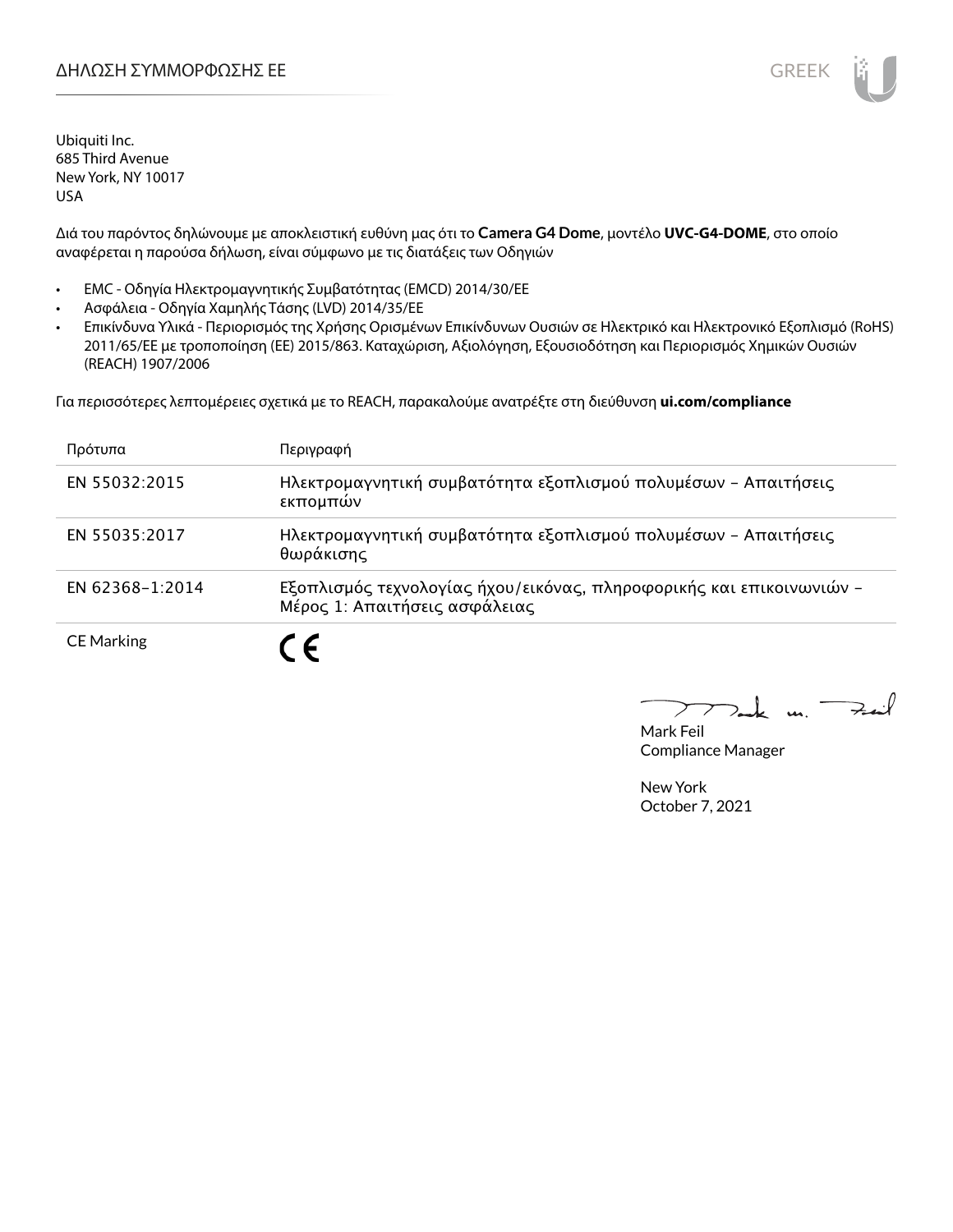# EÚ VYHLÁSENIE O SÚHLASE SLOVAK SLOVAK

Ubiquiti Inc. 685 Third Avenue New York, NY 10017 USA

Týmto prehlasuje, na našu výlučnú zodpovednosť, že **Camera G4 Dome**, model **UVC-G4-DOME**, ktorého sa toto vyhlásenie týka, je v súlade s ustanoveniami Smerníc

- EMC -2014/30/EÚ Smernica o Elektromagnetickej Kompatibilite (EMCD)
- Bezpečnosť -2014/35/EÚ Smernica o Nízkom Napätí (LVD)
- Nebezpečné Materiály -2011/65/EÚ Obmedzenie Používania Určitých Nebezpečných Látok v Elektrických a Elektronických Zariadeniach (RoHS) s dodatkom (EÚ) 2015/863; 1907/2006 Registrácia, Hodnotenie, Autorizácia a Obmedzenie chemikálií (REACH)

Ďalšie informácie o REACH môžete nájsť na **ui.com/compliance**

| Štandardy         | <b>Popis</b>                                                                                        |
|-------------------|-----------------------------------------------------------------------------------------------------|
| EN 55032:2015     | Elektromagnetická kompatibilita multimediálnych zariadení - emisné<br>požiadavky                    |
| EN 55035:2017     | Elektromagnetická kompatibilita multimediálnych zariadení – Požiadavky na<br>odolnosť               |
| EN 62368-1:2014   | Zariadenia audio/video, informačnej a komunikačnej technológie – časť 1:<br>Bezpečnostné požiadavky |
| <b>CE Marking</b> |                                                                                                     |

m. Fail

Mark Feil Compliance Manager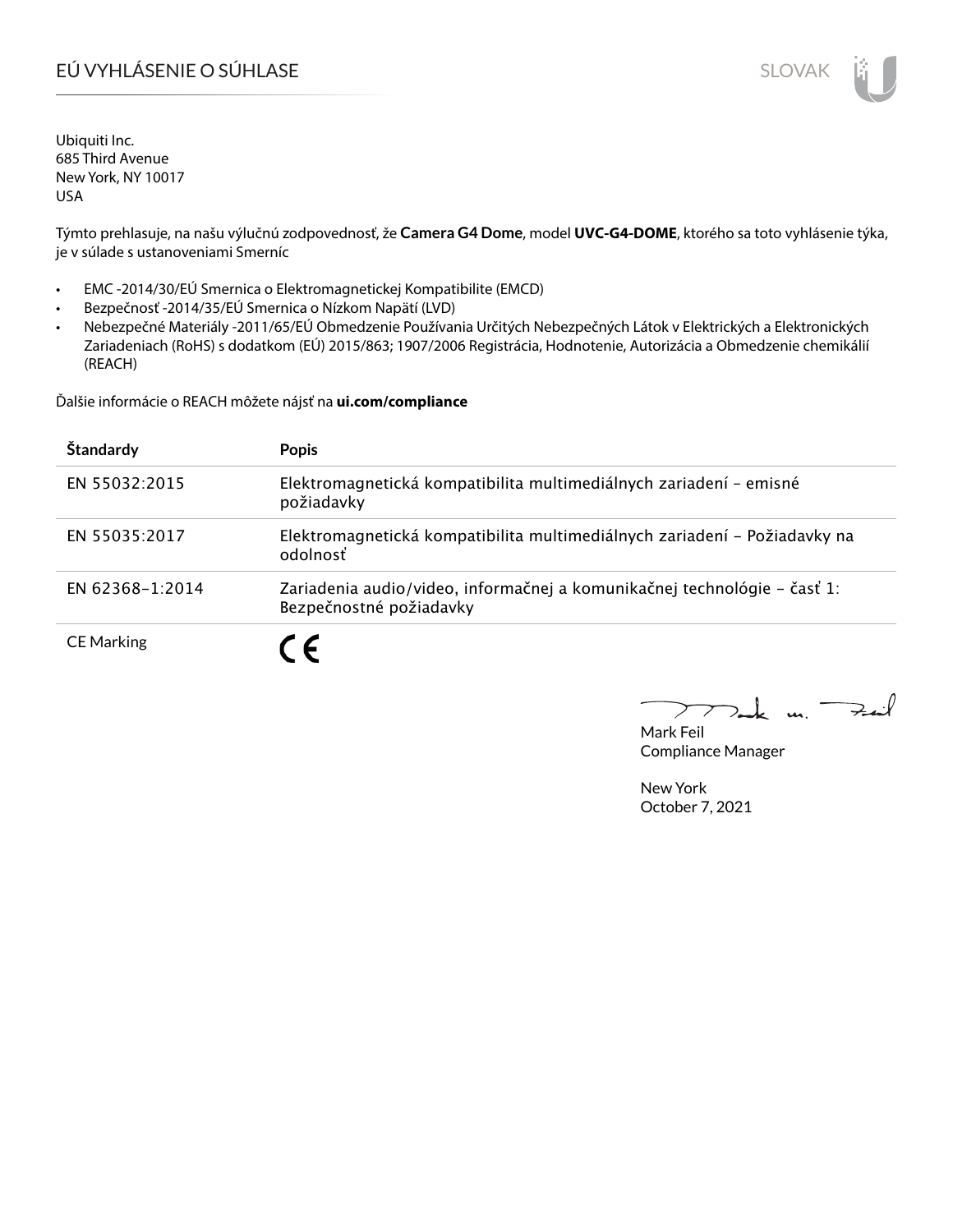### ES ATBILSTĪBAS DEKLARĀCIJA LATVIAN

Ubiquiti Inc. 685 Third Avenue New York, NY 10017 USA

Vienīgi uz savu atbildību deklarējam, ka iekārtas "**Camera G4 Dome**" modelis "**UVC-G4-DOME**", uz ko attiecas šī deklarācija, atbilst šādu direktīvu noteikumiem:

- elektromagnētiskā saderība 2014/30/ES Elektromagnētiskās saderības direktīva (EMCD);
- drošība 2014/35/ES Zemsprieguma direktīva (LVD);
- bīstami materiāli 2011/65/ES Atsevišķu bīstamu ķīmisko vielu izmantošanas ierobežojumi elektriskajās un elektroniskajās iekārtās (RoHS) ar grozījumu (ES) 2015/863; 1907/2006 Ķīmisko vielu reģistrēšana, novērtēšana, atļaušana un ierobežošana (REACH).

Papildinformāciju par REACH lūdzam skatīt tīmekļa vietnē **ui.com/compliance**

| <b>Standarti</b>  | <b>Apraksts</b>                                                                                   |
|-------------------|---------------------------------------------------------------------------------------------------|
| EN 55032:2015     | Multivides iekārtu elektromagnētiskā saderība - Emisijai piemērojamās prasības                    |
| EN 55035:2017     | Multivides iekārtu elektromagnētiskā saderība - Traucējumnoturības prasības                       |
| EN 62368-1:2014   | Audio/video, informācijas un komunikācijas tehnoloģiju aprīkojums - 1. daļa:<br>Drošības prasības |
| <b>CE Marking</b> | $\epsilon$                                                                                        |

 $k$  un  $\rightarrow$  $\rightarrow$ 

Mark Feil Compliance Manager